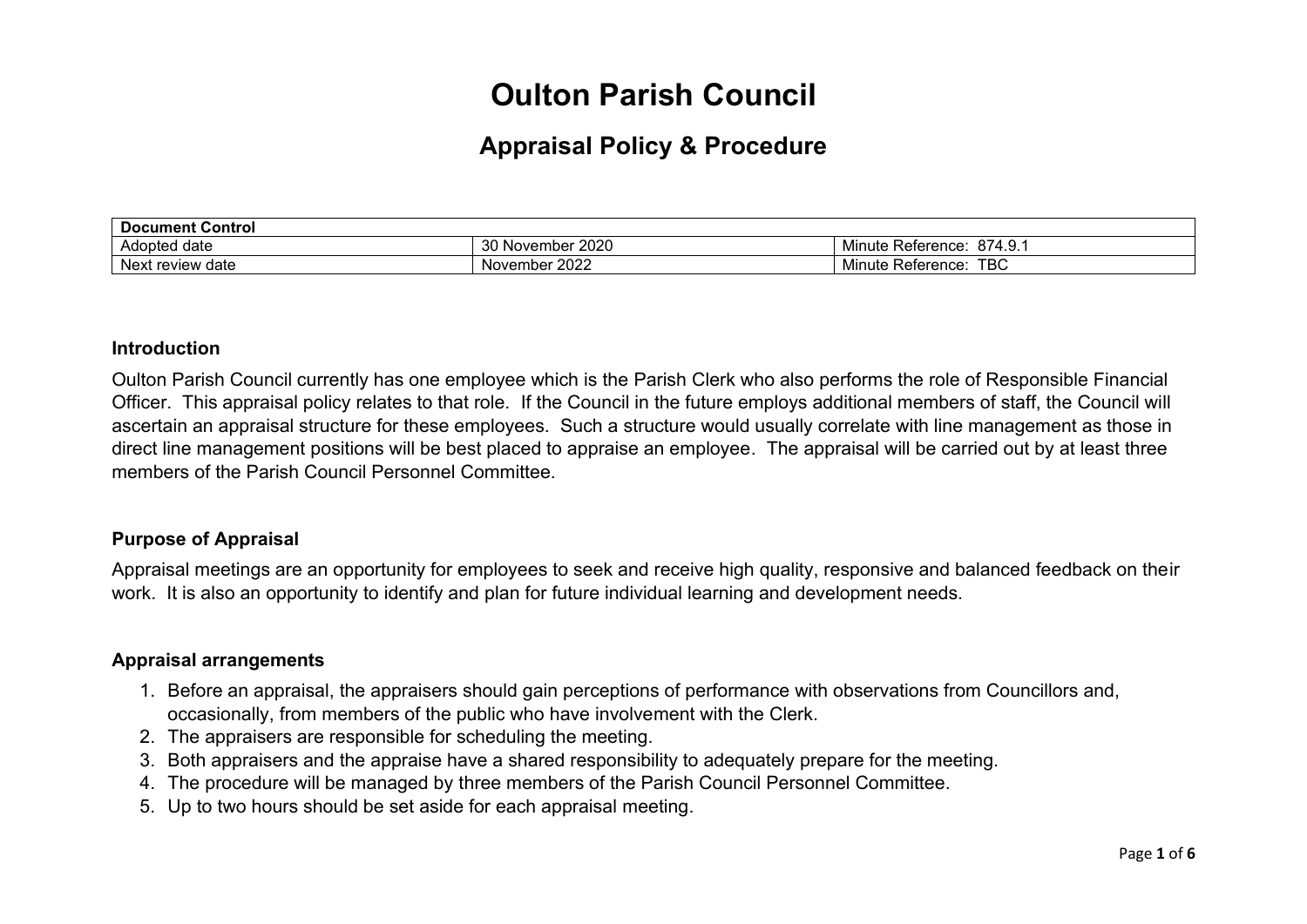## **The appraisal cycle**

The appraisal will take place in March each year. Interim reviews should be undertaken during the year to review the progress on set objectives, or if there is a substantial change in objectives. These reviews should be an informal process.

### **The appraisal meeting**

The appraisal meeting should be a two way discussion. The meeting should:

- Review: previous goals and discuss individual's actual performance.
- Explore: what factors affected individual performance examining both internal and external constraints and issues.
- Agree: future performance goals and identify any support and development plans for the future.
- Plan: identify training and development needs and plan for implementation including costs and timescales.
- Obiectives: should be SMART (specific, measurable, achievable, relevant and time-limited).

The results of the appraisal process will be recorded on the Performance Appraisal form, which is part of the Policy document.

After the appraisal meeting, the Personnel Committee Chair will be responsible for writing up the report which will record the discussions that took place at the meeting.

The completed report should be given to the Clerk within 5 days of the appraisal meeting

The Clerk has five days to comment on and sign the written record of the appraisal meeting.

All signed reports will be kept in the individuals personnel file.

During the year, it is the responsibility of the individual to use their appraisal record as a working document and record any changes to their agreed objectives. Records should be kept of any relevant training and development undertaken during the year.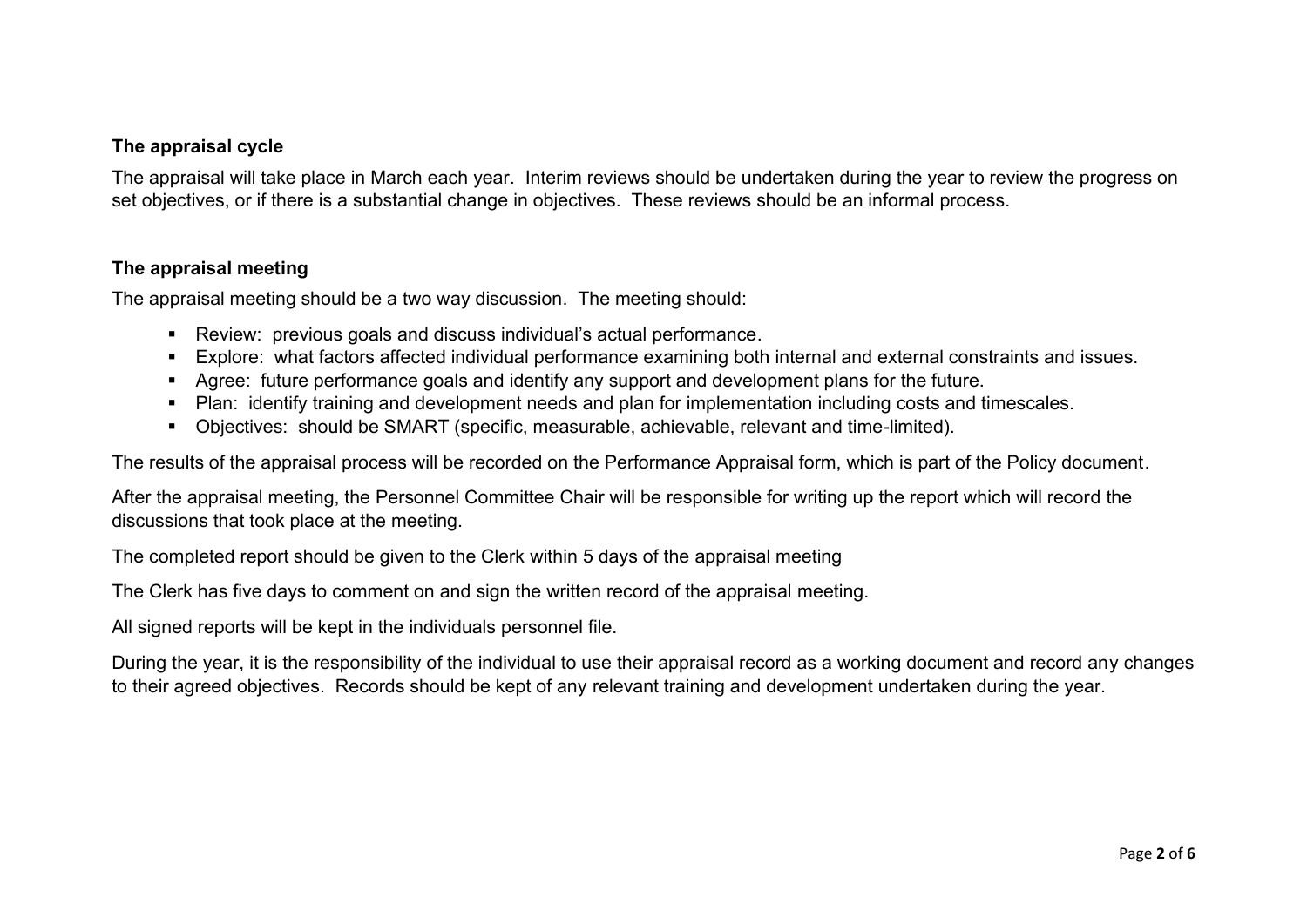# **PERFORMANCE APPRAISAL FORM**

| Employee's name:    |       |     |
|---------------------|-------|-----|
| Job title:          |       |     |
| Date of engagement: |       |     |
| Reporting period:   | From: | To: |
| Appraisers:         | 1)    |     |
|                     | 2)    |     |
|                     | 3)    |     |
| Date of meeting:    |       |     |
| Outline of duties:  |       |     |
|                     |       |     |
|                     |       |     |
|                     |       |     |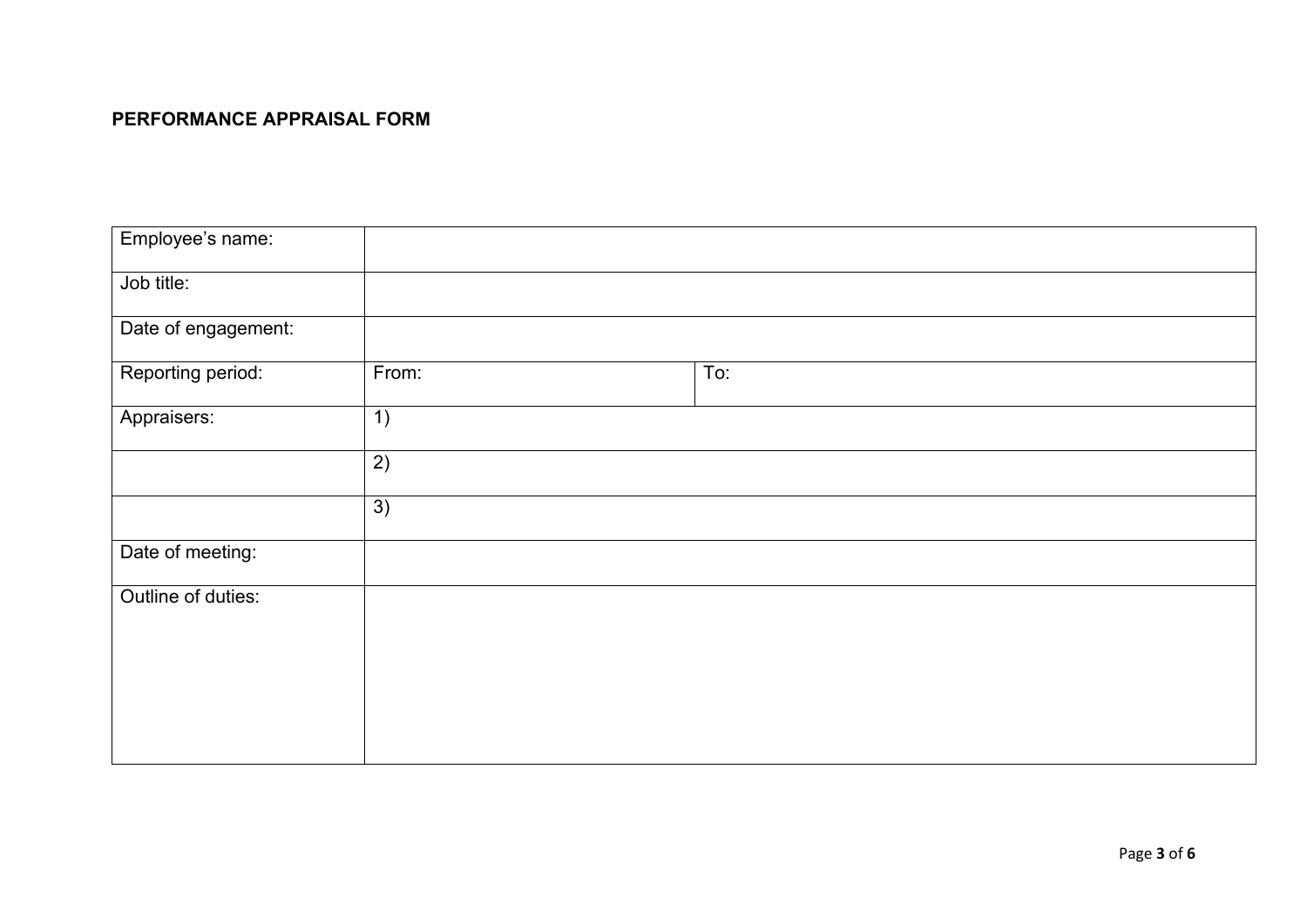| Targets for this reporting<br>period: |                                                                                                     |  |
|---------------------------------------|-----------------------------------------------------------------------------------------------------|--|
| Performance grades                    | A Above expected performance<br>B In line with expected performance<br>C Below expected performance |  |
| <b>Quality and quantity of work</b>   |                                                                                                     |  |
| Comment                               |                                                                                                     |  |
| Grade                                 |                                                                                                     |  |
| Knowledge                             |                                                                                                     |  |
| Comment                               |                                                                                                     |  |
| Grade                                 |                                                                                                     |  |
| Use of time                           |                                                                                                     |  |
| Comment                               |                                                                                                     |  |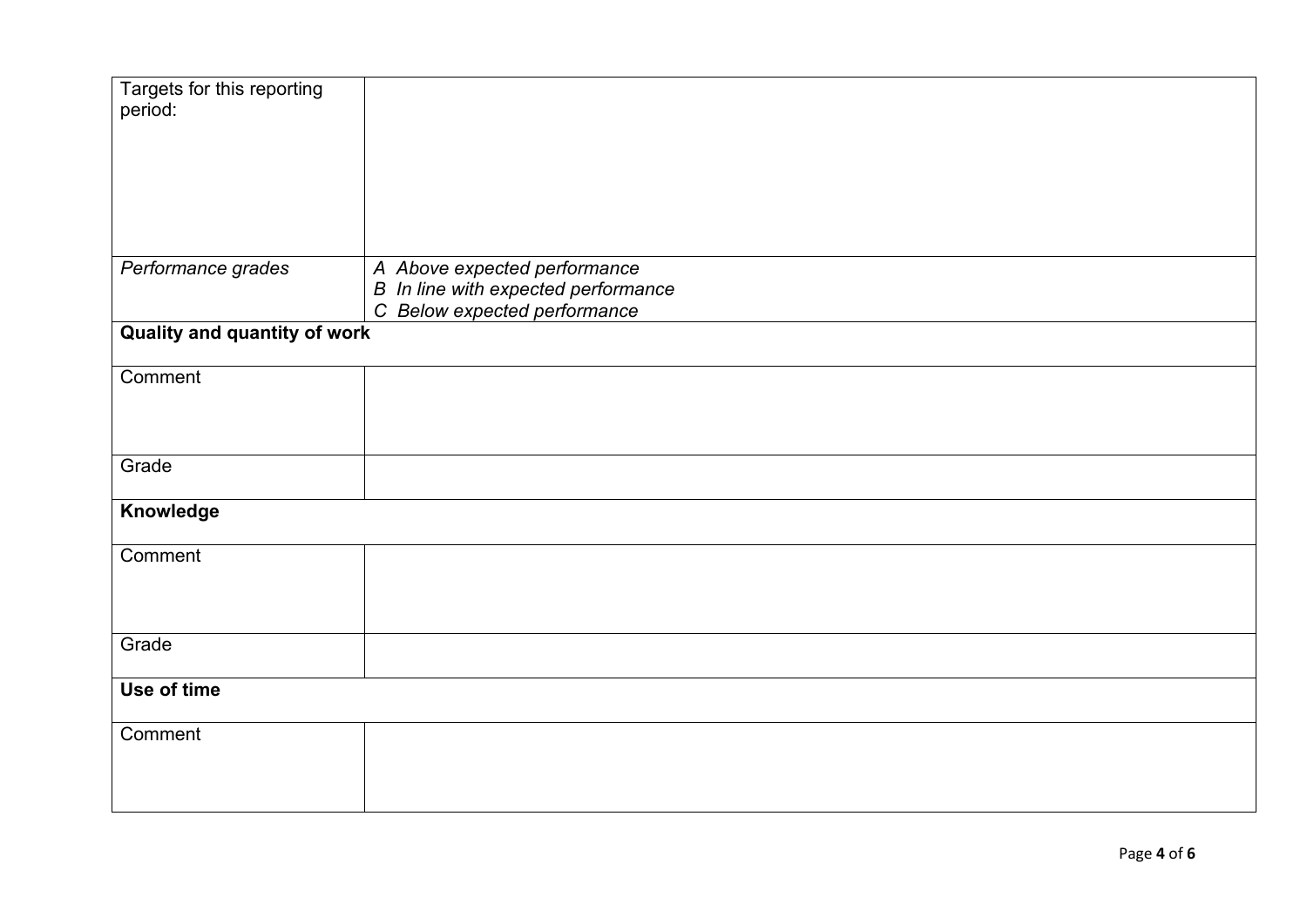| Grade                                                     |                     |
|-----------------------------------------------------------|---------------------|
| <b>Personal attributes</b>                                |                     |
| Comment                                                   |                     |
| Grade                                                     |                     |
| <b>Communication &amp; IT Skills</b>                      |                     |
| Comment                                                   |                     |
| Grade                                                     |                     |
| <b>Overall assessment</b>                                 |                     |
| Strengths                                                 |                     |
| Areas for development and<br>future training needs agreed |                     |
| Targets agreed for the<br>coming year                     | To be completed by: |